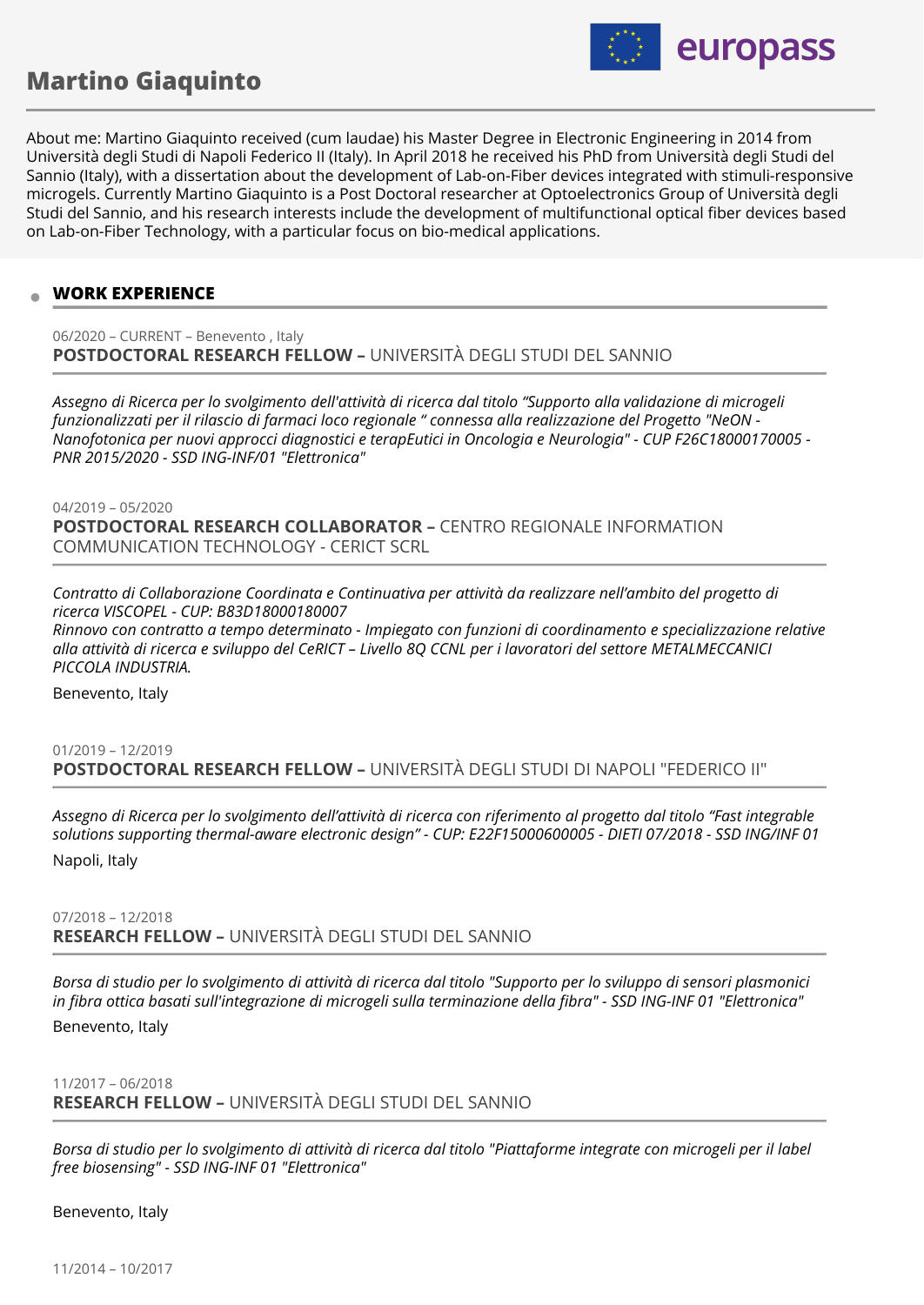- Research fellowship for PHD course in Information Technologies for Engineering (Cycle XXX)
- Research project: Stimuli-responsive microgels for advanced Lab-on-Fiber optrodes

Benevento, Italy

10/2016 – 12/2016 **RESEARCH COLLABORATOR –** CENTRO REGIONALE INFORMATION COMMUNICATION TECHNOLOGY - CERICT SCRL

*Contratto di collaborazione coordinata e continuativa per attività da realizzare nell'ambito del progetto di ricerca "Tecnologie optoelettroniche innovative per il monitoraggio e la diagnostica dell'infrastruttura ferroviaria" - PON03PE\_00155\_1 - CUP: B68F12001050005*

Benevento, Italy

10/2015 – 11/2015 **RESEARCH COLLABORATOR –** CENTRO REGIONALE INFORMATION COMMUNICATION TECHNOLOGY - CERICT SCRL

*Contratto di collaborazione coordinata e continuativa per attività da realizzare nell'ambito del progetto di ricerca "Tecnologie optoelettroniche innovative per il monitoraggio e la diagnostica dell'infrastruttura ferroviaria" - PON03PE\_00155\_1 - CUP: B68F12001050005*

Benevento, Italy

## **EDUCATION AND TRAINING**

11/2014 – 04/2018 – Benevento, Italy **PHD IN INFORMATION TECHNOLOGIES FOR ENGINEERING -** Department of Engineering, Optoelectronic Division of the University of Sannio - Italy

- Final Dissertation: "Stimuli-responsive microgels for advance Lab-on-Fiber Optrodes" ( *Supervisors: Prof. Andrea Cusano, Prof. Antonello Cutolo, Dr. Armando Ricciard*i )
- PHD Schools attended:
	- International School On Light Sciences And Technologies (June 20-24 2016, Santander, Spain)
	- School Of Photonics 2016: Plasmonics And Nano-Optics (July 10-14 2016, Cortona, Italy)
	- *10th Advanced Study Course On Optical Chemical Sensors (June 20-27 2017, Třešť , Czech Repubblic)* ▪

#### 09/2012 – 07/2014 – Napoli, Italy **MASTER'S DEGREE IN ELECTRONIC ENGINEERING –** Università degli Studi di Napoli "Federico II"

- Integrated photonics, Methods and applications for optics and hyperfrequencies, Optical devices, Solid sate physic, Microelectronics, Electronic measurements, Automatic controls, Analogic integrated circuits, Solar devices.
- Final Dissertation: Lab-o-Fiber Technology for Ultrasound Detection (*Supervisors: Prof. Antonello Cutolo and Dr. Armando Ricciardi*)
- Final Mark: 110/110 cum laudae ◦

#### 09/2009 – 09/2014 – Napoli, Italy **BSC IN ELECTRONIC ENGINEERING –** Università degli Studi di Napoli "Federico II"

- Electronics (analogic, digital, optoelettronics), Electromagnetic Fields, Optics, Computer Science, Signals Theory, Mathematics, Physics.
- Final Dissertation: Generazione Laser di Ultrasuoni (*Supervisor: Prof. Antonello Cutolo)* ◦
- Final Mark: 110/110 cum laudae ◦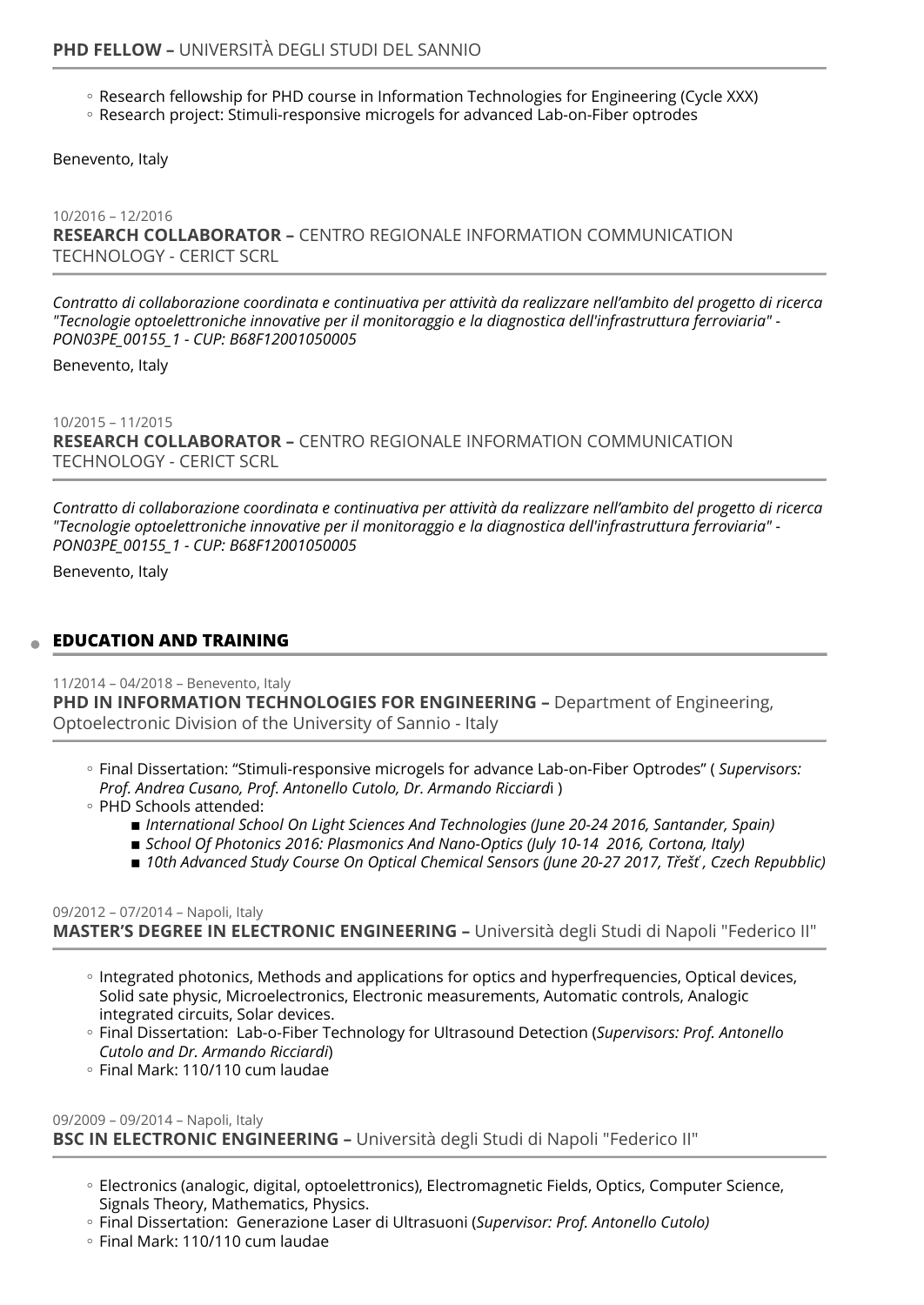◦ Final Mark: 100/100

## **LANGUAGE SKILLS**

Mother tongue(s): **ITALIAN**

Other language(s):

|                | <b>UNDERSTANDING</b> |         | <b>SPEAKING</b>      |                       | <b>WRITING</b> |
|----------------|----------------------|---------|----------------------|-----------------------|----------------|
|                | Listening            | Reading | Spoken<br>production | Spoken<br>interaction |                |
| <b>ENGLISH</b> | $B^1$                | B2      | B <sub>2</sub>       | B <sub>1</sub>        | B <sub>2</sub> |

*Levels: A1 and A2: Basic user; B1 and B2: Independent user; C1 and C2: Proficient user*

## **PUBLICATIONS**

**F. Gambino, P. Cicatiello, M. Giaquinto, A. M. Cusano, A. Aliberti, A. Micco, A. Iele, E. Iaccarino, M. Ruvo, A. Ricciardi, A. Cusano, "Lab on fiber nano-cavity integrated with charge responsive microgels for biosensing", Sensors and Actuators B: Chemical, 353, 131149, 2022** 

2022

**M.A. Cutolo, C. Cafiero, L. Califano, M. Giaquinto, A. Cusano, A. Cutolo, "Feasibility analysis of an ultrasound on line diagnostic approach for oral and bone surgery", Scientific Reports, 12(1), 1-9, 2022** 

2022

**F. Gambino, M. Giaquinto, A. Ricciardi, A. Cusano, "A review on dielectric resonant gratings: Mitigation of finite size and Gaussian beam size effects", Results in Optics, 6, 100210, 2022** 

2022 Invited paper

**F. Piccirillo, M. Giaquinto, A. Ricciardi, A. Cusano, "Miniaturized lenses integrated on optical fibers: towards a new milestone along the lab-on-fiber technology roadmap", Results in Optics, 6, 100203, 2022** 

2022 Invited paper

**M. Giaquinto, S. Principe, A. Micco, G.V. Persiano, A. Ricciardi, A. Cusano, "Analysis of thermo-plasmonic lab-on-fiber probes in liquid environments", Smart Materials and Structures 30 (12), 2021, 125007** 

2021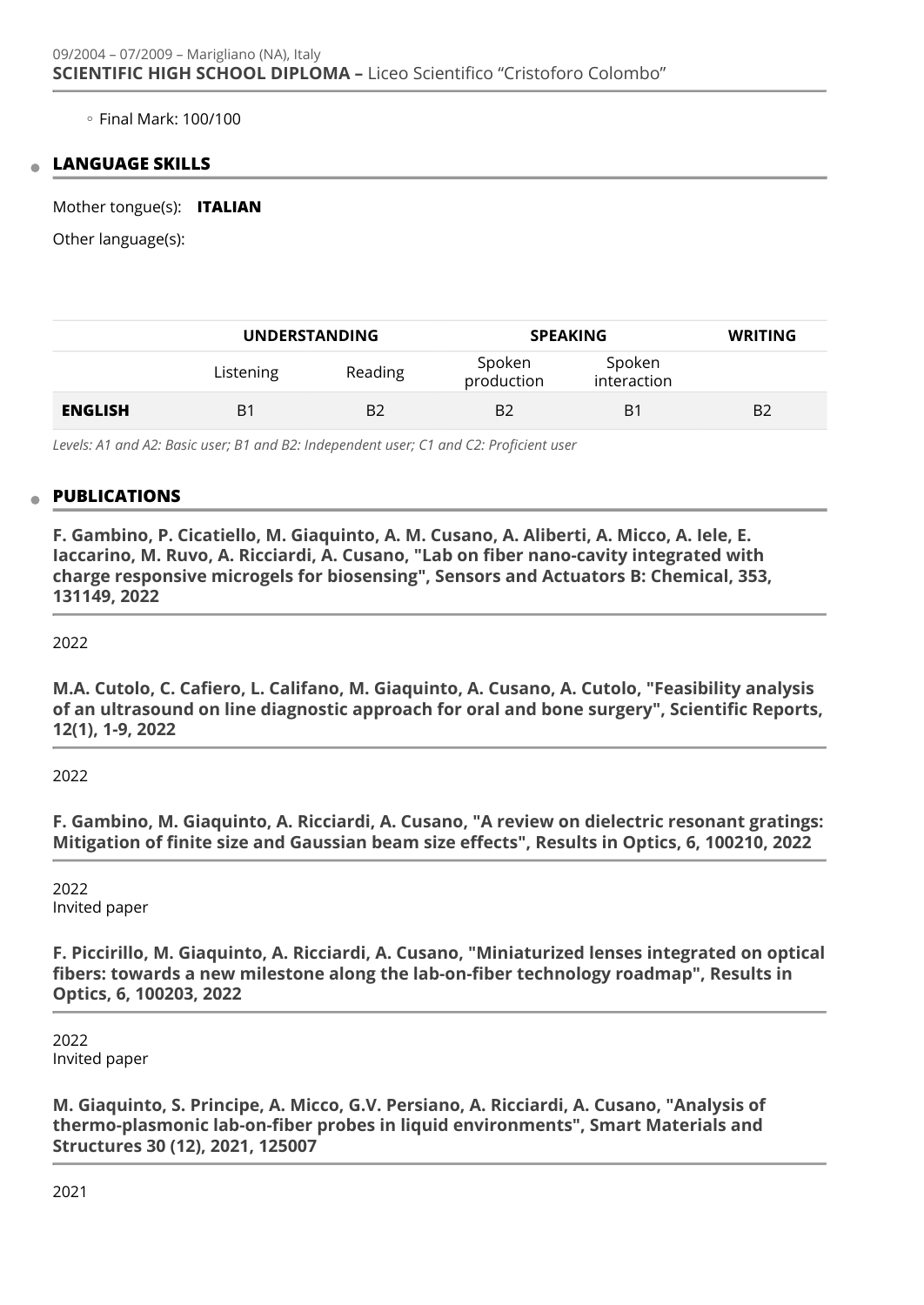2021 Invited paper

**F. Gambino, M. Giaquinto, A. Aliberti, A. Micco, M. Ruvo, A. Cutolo, A. Ricciardi, A. Cusano, "Lab-on-Fiber Optrodes Integrated with Smart Cavities", Sensors and Microsystems: Proceedings of the AISEM 2020 Regional Workshop, 2021** 

2021

**S. Principe, M. Giaquinto, A. Micco, M. A. Cutolo, M. Riccio, G. Breglio, A. Irace, A Ricciardi, A. Cusano, "Thermo-Plasmonic Lab-on-Fiber Optrodes", Optics & Laser Technology, 132, 106502, 2020** 

2020

**M. Giaquinto, A. Aliberti, A. Micco, F. Gambino, M. Ruvo, A. Ricciardi, A. Cusano, "Multifunctional Cavity Enhanced Lab-on-Fiber optrodes", (2020, June). Multifunctional Cavity Enhanced Lab-on-Fiber optrodes. In Optical Fiber Sensors (pp. Th1-3). Optical Society of America** 

2020

**M. Giaquinto, A. Aliberti, A. Micco, E. Bobeico, M. Ruvo, A. Ricciardi, A. Cusano, "Multiresponsive microgels integration onto lab-on-fiber devices", roceedings Volume 11199, Seventh European Workshop on Optical Fibre Sensors, 111991F, 2019** 

2019

**G. Quero, P. Vaiano, F. Fienga, M. Giaquinto, V. Di Meo, G. Gorine, P. Casolaro, L. Campajola, G. Breglio, A. Crescitelli, E. Esposito, A. Ricciardi, A. Cutolo, F. Ravotti, S. Buontempo, M. Consales, A. Cusano, "Innovative lab on fiber dosimeters for ionizing radiation monitoring at ultra-high doses", Proceedings Volume 11199, Seventh European Workshop on Optical Fibre Sensors, 111990I, 2019** 

2019

**M. Giaquinto, A. Aliberti, A. Micco, F. Gambino, M. Ruvo, A. Ricciardi, A. Cusano, "Cavity-Enhanced Lab-on-Fiber Technology: Toward Advanced Biosensors and Nano-Opto-Mechanical Active Devices", ACS Photonics, 6(12), 2019** 

2019

**M. Giaquinto, A. Ricciardi, A. Aliberti, A. Micco, E. Bobeico, V. La Ferrara, M. Ruvo, A. Cusano, "Light-Microgel Interaction in Resonant Nanostructures", Scientific Reports, 8 (1), 2018** 

2018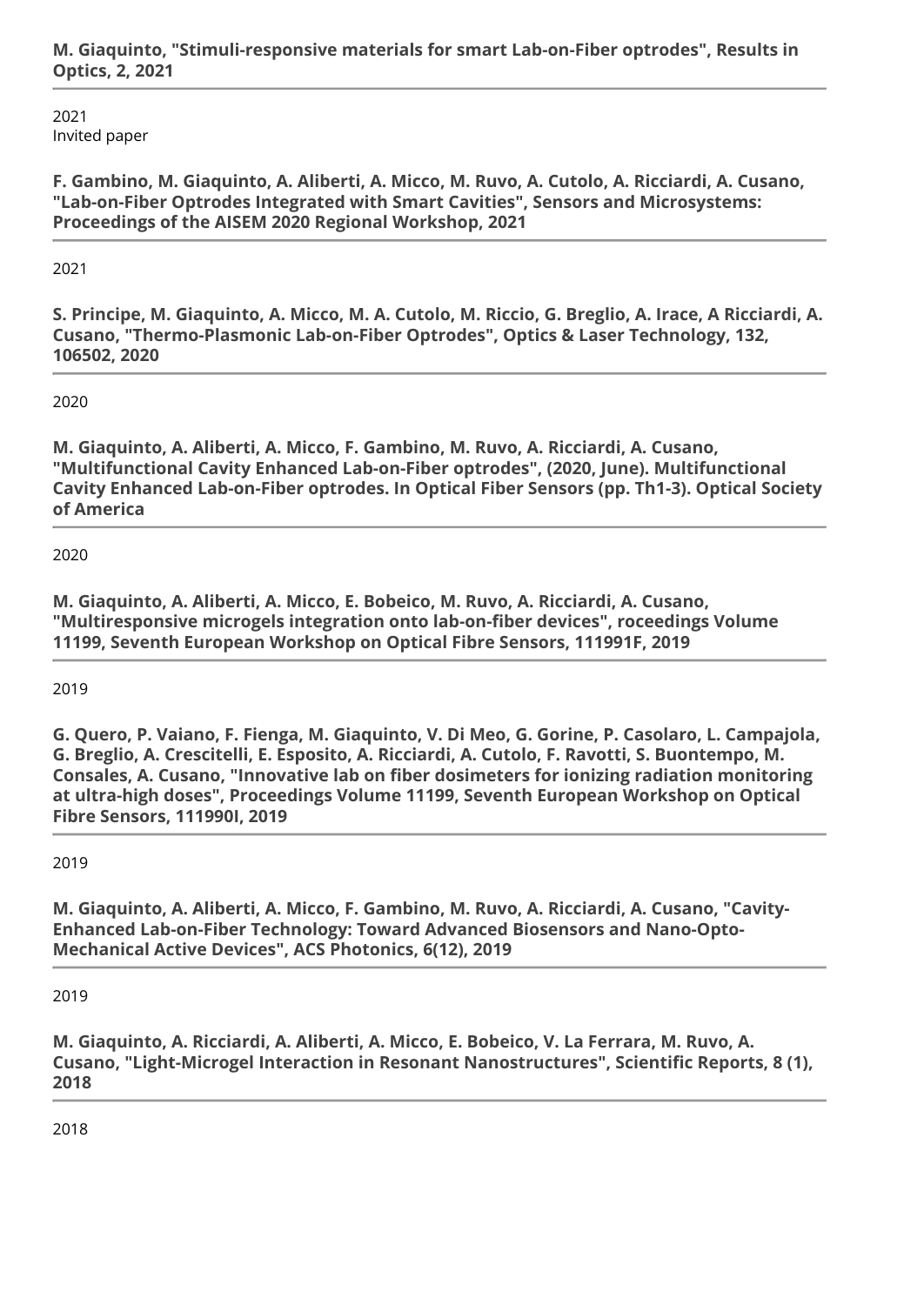**G. Quero, P. Vaiano, F. Fienga, M. Giaquinto, V. Di Meo, G. Gorine, P. Casolaro, L. Campajola, G. Breglio, A. Crescitelli, E. Esposito, A. Ricciardi, A. Cutolo, F. Ravotti, S. Buontempo, M. Consales, A.Cusano, "A novel Lab-on-Fiber Radiation Dosimeter for Ultra-high Dose Monitoring", Scientific Reports, 8(1), 2018** 

# 2018

**M. Giaquinto, A. Micco, A. Aliberti, E. Bobeico, M. Ruvo, A. Ricciardi, and A. Cusano, "Engineering of Microgel Assisted Lab-on-Fiber Platforms", 26th International Conference on Optical Fiber Sensors, Optical Society of America, p. TuE3, 2018** 

2018

**M. Giaquinto, A, Micco, A. Aliberti, E. Bobeico, V. La Ferrara, M. Ruvo, A. Ricciardi, A. Cusano, "A Time-Efficient Dip Coating Technique for the Deposition of Microgels onto the Optical Fiber Tip", Fibers, 6 (4), 2018** 

2018

**M. Giaquinto, A. Ricciardi, A. Cutolo, A. Cusano, "Microgels assisted Lab-on-fiber optrode", Scientific Reports, 7(1), 2017** 

2017

**M. Giaquinto, A. Micco, A. Aliberti, E. Bobeico, V. La Ferrara, M. Ruvo, A. Ricciardi, A. Cusano, "Optimization Strategies for Responsivity Control of Microgel Assisted Lab-On-Fiber Optrodes", Sensors, 18(4), 2018** 

2017

**M. Giaquinto, A. Micco, A. Aliberti, A.Ricciardi, M. Ruvo, A. Cutolo, A. Cusano, "Microgel Photonics and Lab on Fiber Technology for Advanced Label-Free Fiber Optic Nanoprobes", Sixth European Workshop on Optical Fibre Sensors (EWOFS'2016). International Society for Optics and Photonics, 2016** 

2016

**M. Giaquinto, A. Ricciardi, A. Cutolo, A. Cusano, "Lab-on-fiber Plasmonic Probes for Ultrasound Detection: A Comparative Study", Journal of Lightwave Technology, 34 (22), 2016** 

2016

**M. Giaquinto, A. Micco, A. Aliberti, A.Ricciardi, M. Ruvo, A. Cutolo, A. Cusano, "Lab on Fiber Biosensors Integrated with Microgels", Asia-Pacific Optical Sensors Conference, W1A. 4, 2016** 

2016

**A. Ricciardi, A. Aliberti, M. Giaquinto, A. Micco, A. Cusano, "Microgel photonics: a breathing cavity onto optical fiber tip", International Conference on Optical Fibre Sensors (OFS24). International Society for Optics and Photonics, 2015**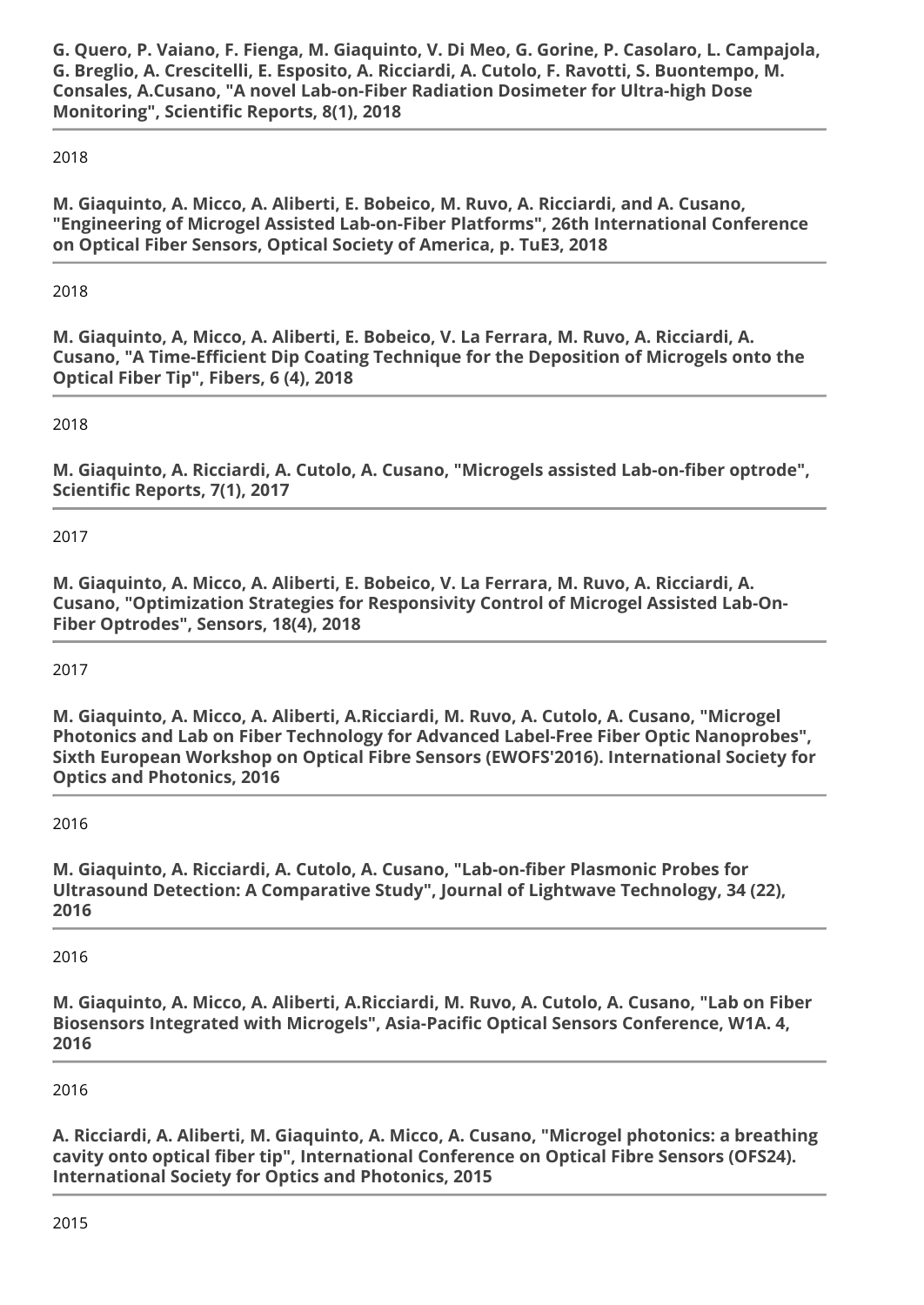**M. Giaquinto, A. Ricciardi, A. Cutolo, A. Cusano, "Lab-on-fiber platforms for ultreasound detection: a comparative study", Proc. SPIE 9634, 24th International Conference on Optical Fibre Sensors, 96343H, 2015** 

2015

#### **CONFERENCES AND SEMINARS**

#### Rome (Italy), June 17th–20th, 2019

**M. Giaquinto, A. Ricciardi, A. Aliberti, A. Micco, E. Bobeico, M. Ruvo, A. Cusano, "Stimuli-Responsive Microgels for Advanced Lab-On-Fiber Optrodes", PhotonIcs & Electromagnetics Research Symposium (PIERS), 2019** 

Lecce (Italy), May 23th-25th, 2018

**M. Giaquinto, A. Micco, A. Aliberti, E. Bobeico, V. La Ferrara, M. Ruvo, A. Ricciardi, A. Cutolo, A. Cusano, "Engineering of Microgel Assisted Lab-on-Fiber Platforms" Fotonica 2018 - 20th Edition, Convegno Italiano delle Tecnologie Fotoniche, 2018** 

Best Poster Award

Capri, Italy, September 10th-14th, 2017

**M. Giaquinto, A. Ricciardi, A. Micco, A. Aliberti, E. Bobeico, V. La Ferrara, M. Ruvo, A. Cutolo, A. Cusano, "Lab-on-Fiber bio-probes integrated with Microgels", Invited Talk at 7th EOS Topical Meeting on Optical Microsystems (OµS'17), 2017** 

Invited talk

## **PROJECTS**

**Guest Editor for a Special Issue in the journal "Results in Optics" (Elsevier)** 

https://www.sciencedirect.com/science/journal/26669501/vsi/10S7DDF838X Special Issue Title: Nanophotonics and optical fibers: new avenues for sensing and active devices

## **HONOURS AND AWARDS**

06/2018 **PhD Thesis Award – Società Italiana di Elettronica** 

Thesis Title: "Stimuli-responsive Microgels for Advanced Lab-on-Fiber Optrodes"

#### 06/2018

**Best Poster Award – Fotonica 2018 - Congresso Italiano delle tecnologie fotoniche, 20a Edizione, Lecce** 

Work Presented: "Engineering of Microgel Assisted Lab-on-Fiber platforms"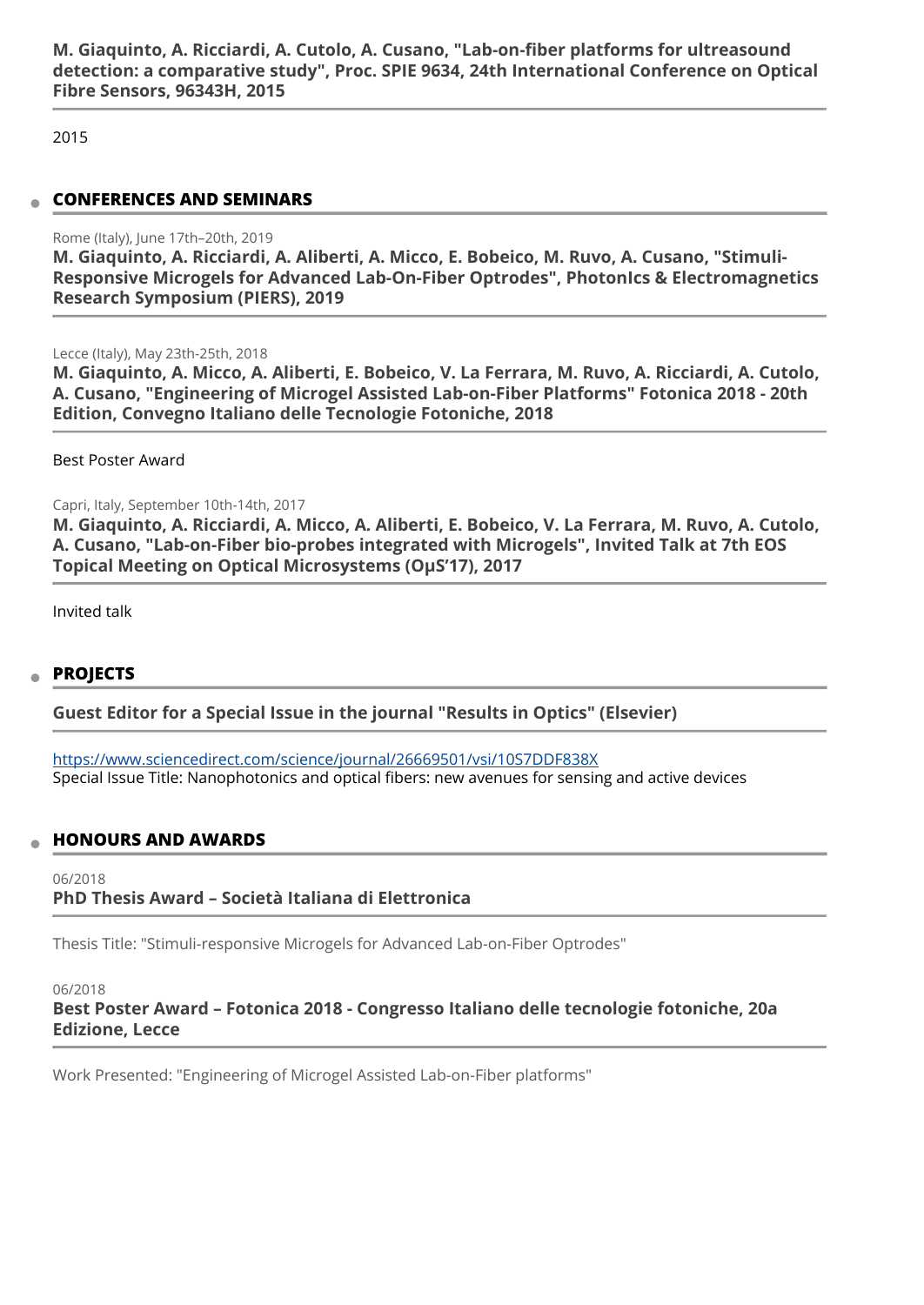# **Other Grants**

Student Grant during Master's Degree course September 2014, Society Tenaris-Dalmine s.p.a., in the ambit of "Roberto Rocca Education Program"

Student Grant during Master's Degree course September 2014, Society Autostrade per l'Italia s.p.a., in the ambit of project "Autostrade per la Conoscenza"

#### **ORGANISATIONAL SKILLS**

**Management of research activities linked to the projects I am involved in** 

**Organization of research activities shared with other colleagues in the team** 

**Supervision of master's degree theses** 

## **COMMUNICATION AND INTERPERSONAL SKILLS**

**Speaker at conferences and lectures** 

**Teaching experiences** 

**Continuous and constant interaction with colleagues in a multidisciplinary working team** 

## **JOB-RELATED SKILLS**

**Experiences in the following fields:** 

Nanotechnology, photonics, plasmonics, thermoplasmonics, metamaterials, biosensing, optoelectronics, electronics, optical sensors, smart polymers.

#### **Ability with:**

Test and characterization of optical devices, design and modelling, numerical simulation, optical and atomic force microscopy, ellipsometry infrared thermal camera, optical fibers

#### **Good knowledge of the following software and programming:**

Matlab, Comsol Multiphysics, LabView, SPICE

#### **TEACHING SKILLS**

2020 – CURRENT **Cultore della materia** 

Elettronica per le telecomunicazioni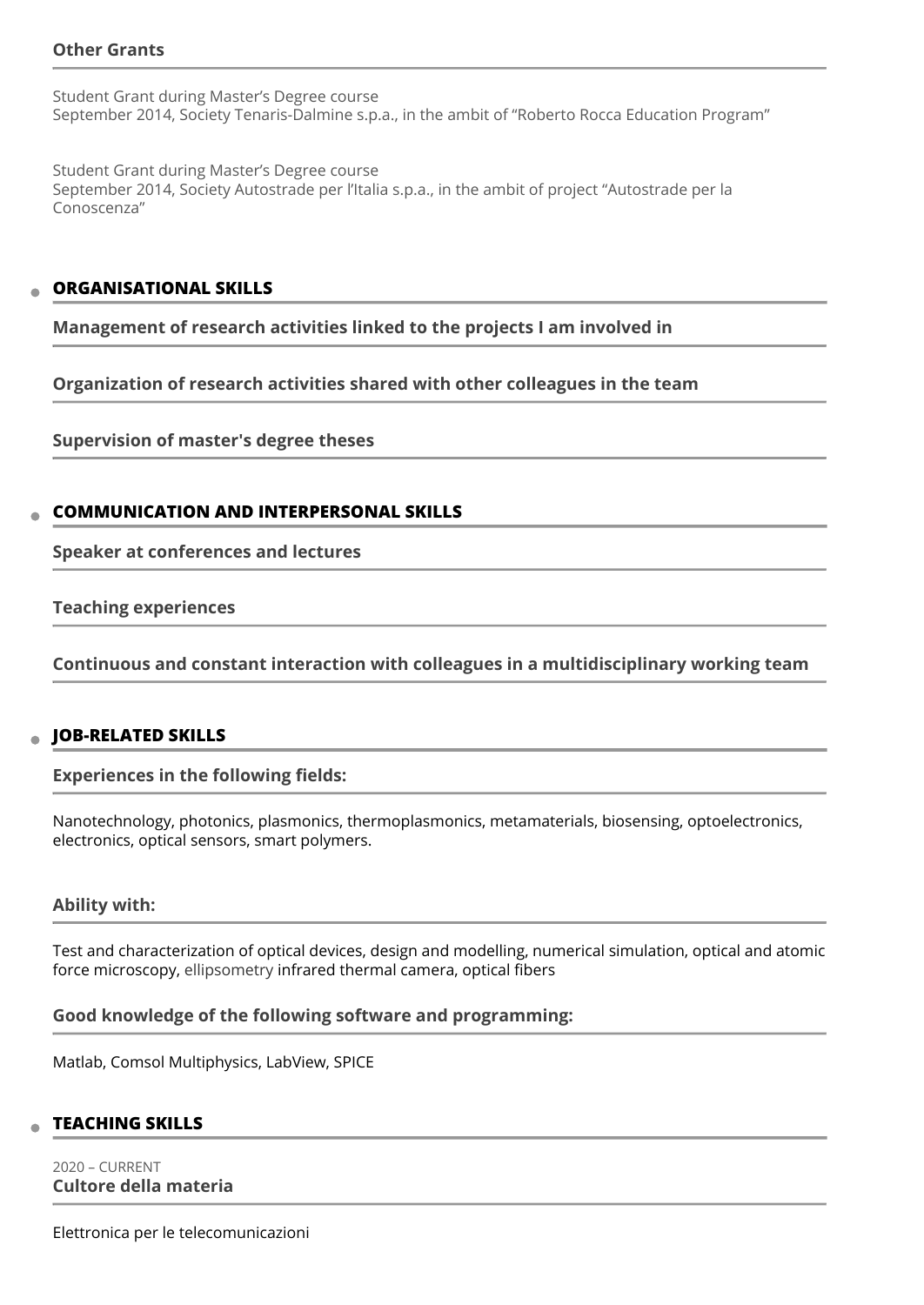- Optoelectronics and Photonics
- Electronics for Telecommunications
- Electronics for Automation